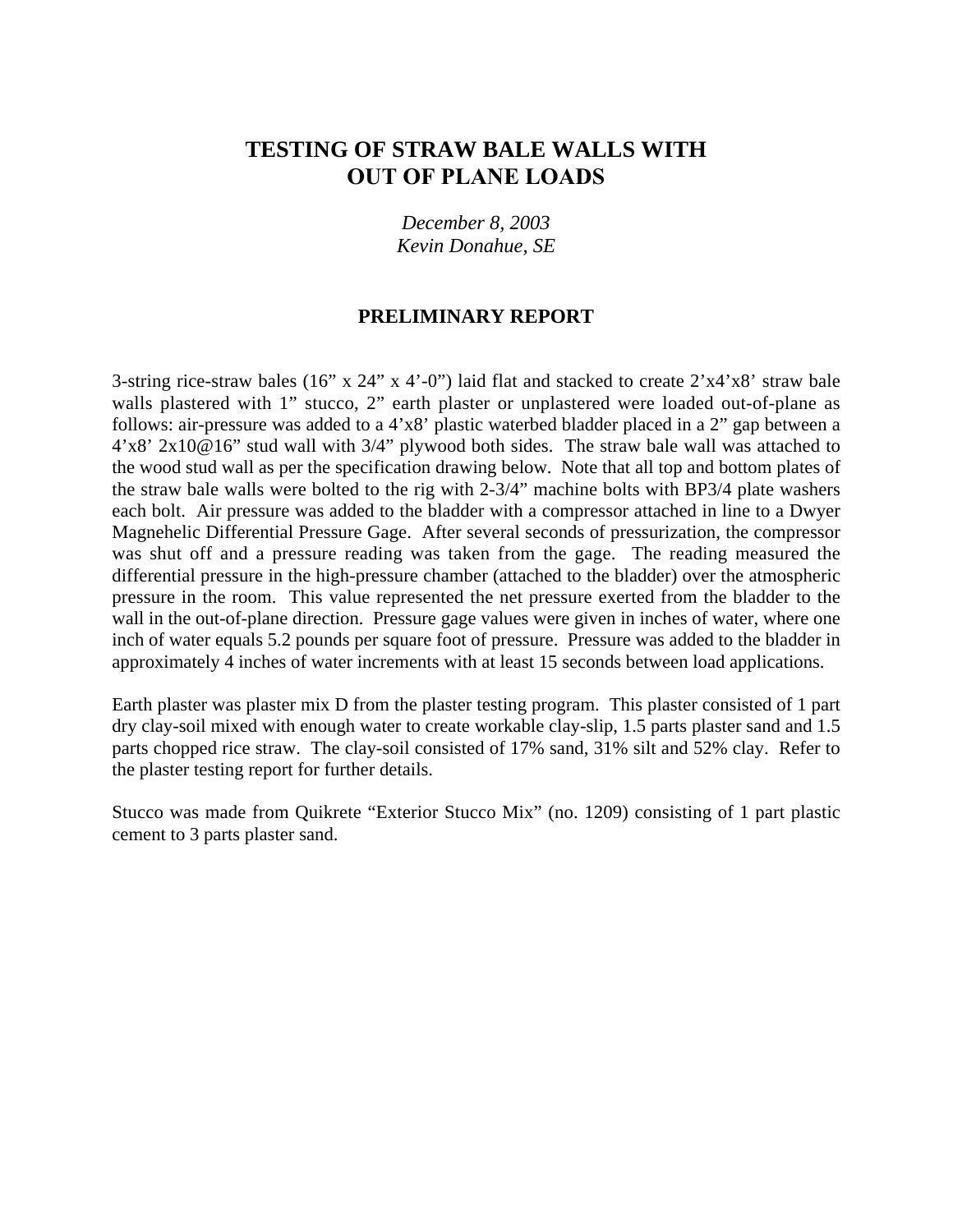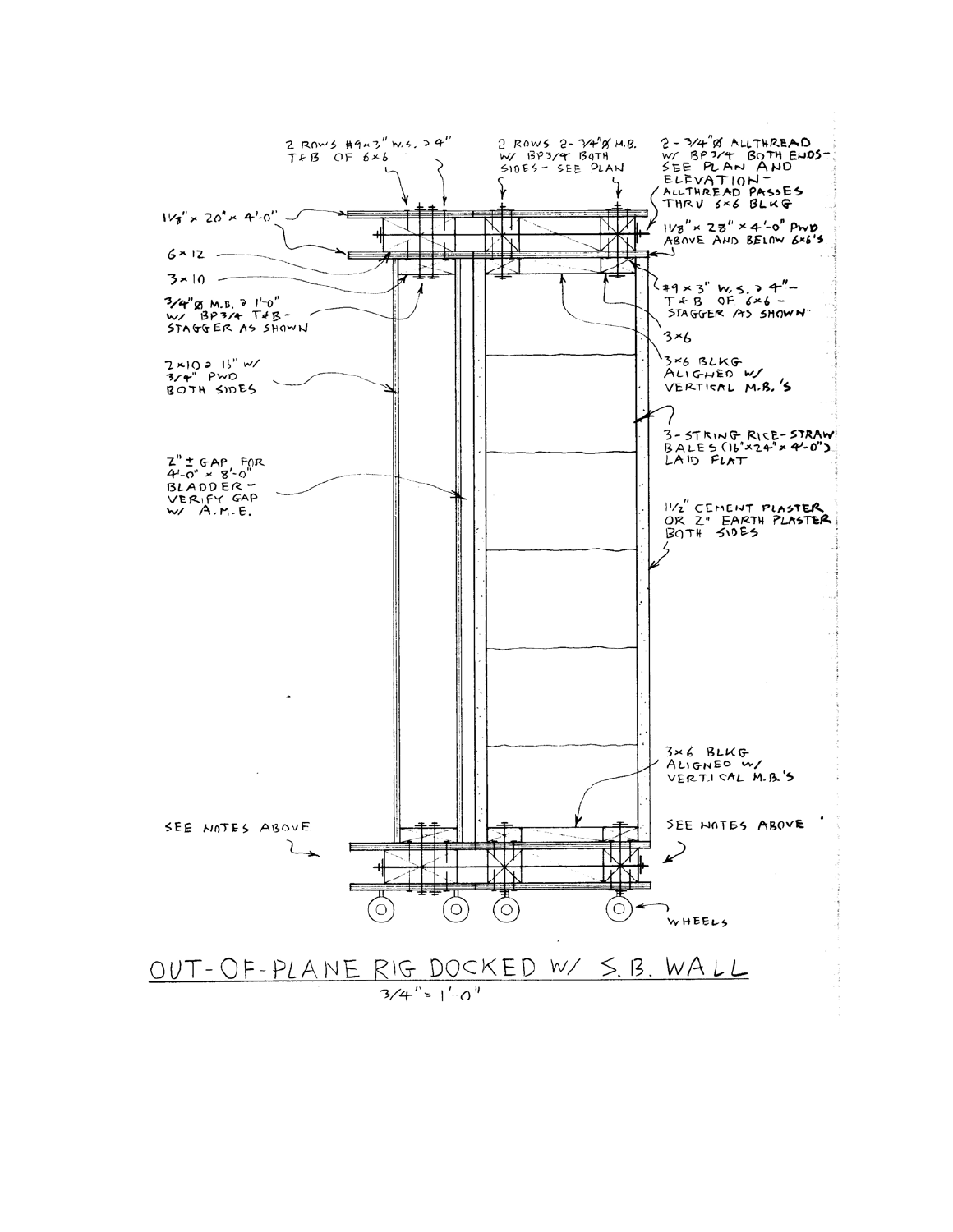

Rig docked to cement-plaster (stucco) straw-bale wall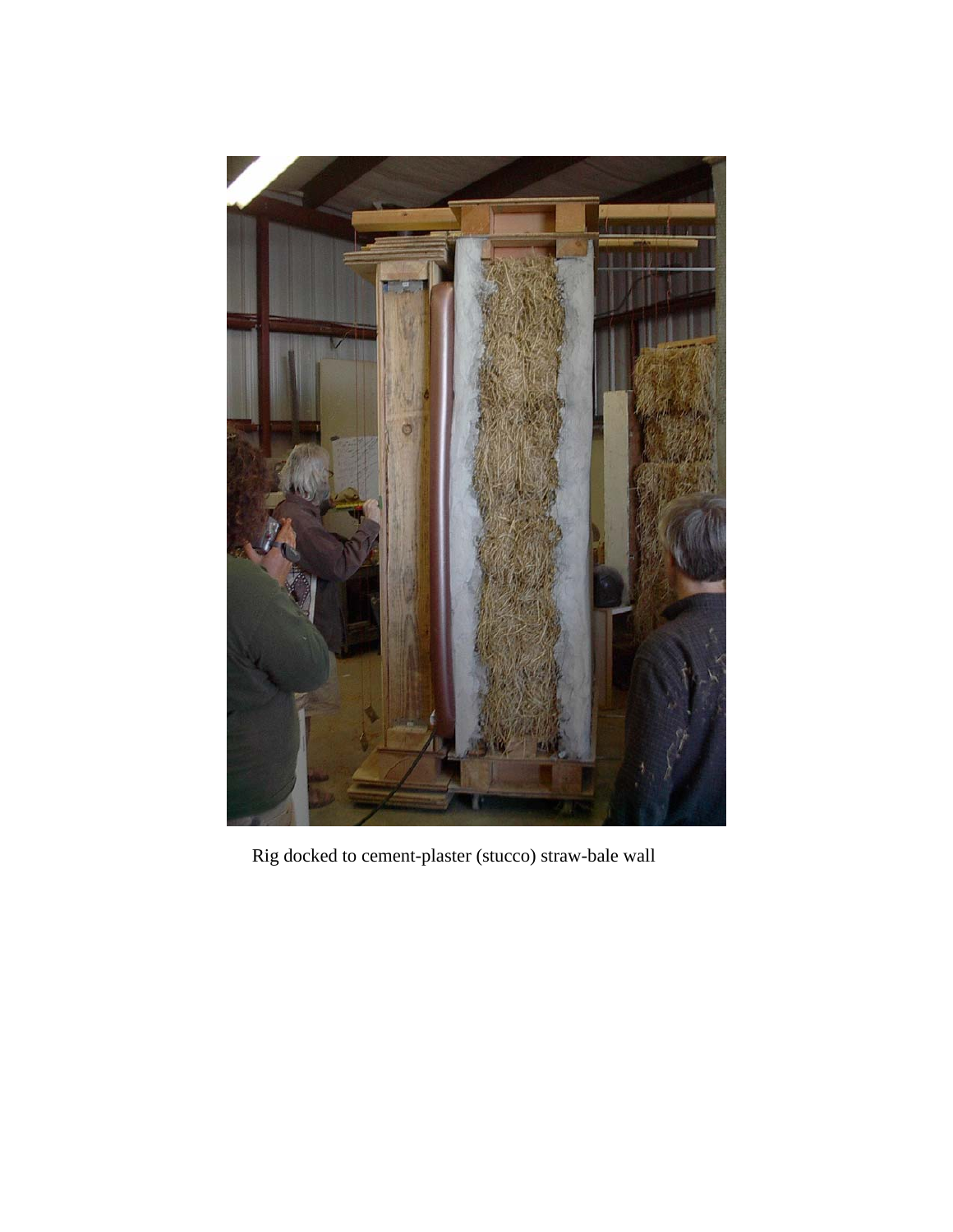# **OUT-OF-PLANE TEST 1: STUCCO WITH WWF MESH**

Specifications apply to both sides Plaster: 1 inch stucco applied in 2 coats Plaster reinforcement: 2x2x14ga welded wire fabric stucco mesh Top and bottom connection: 16ga 7/16"crown x 1.75"leg staples @ 2" and SDS1/4x3" screws @ 8" w/ std washer over BP1/2 ea screw

Top and bottom plates: 4x4

| Deflection   | Pressure | Pressure     |                                 |
|--------------|----------|--------------|---------------------------------|
| Mid-ht (in.) | (psf)    | (inches H20) |                                 |
| $0.00\,$     |          |              |                                 |
| 0.03         | 31       | 6            |                                 |
| 0.09         | 83       | 16           |                                 |
| 0.22         | 114      | 22           | cracking                        |
| 0.31         | 130      | 25           |                                 |
| 0.56         | 156      | 30           |                                 |
| 1.09         | 182      | 35           |                                 |
| 2.63         | 234      | 45           |                                 |
| 4.72         | 250      | 48           |                                 |
| 5.97         | 260      | 50           | failed at $52(270 \text{ psf})$ |

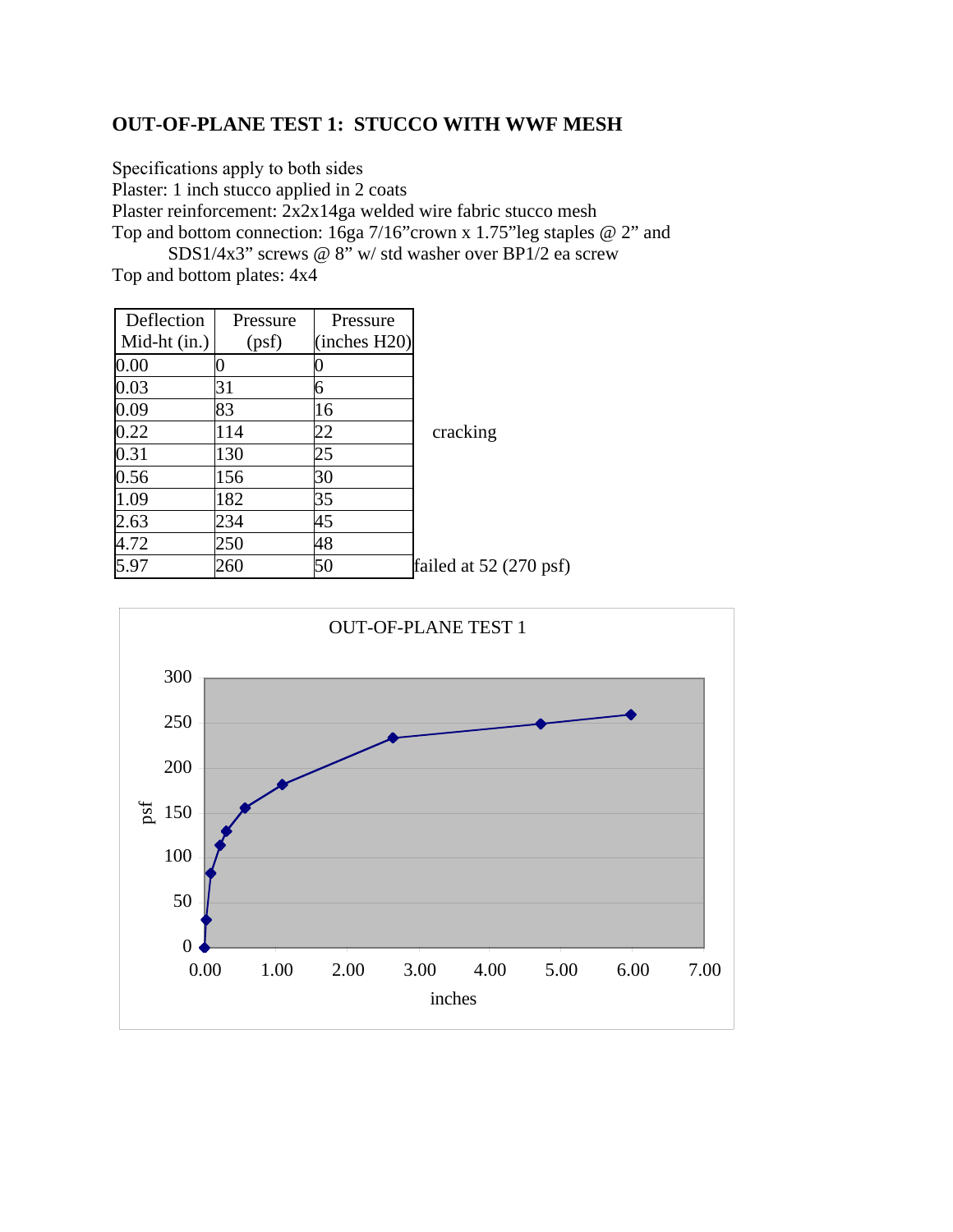### **OUT-OF-PLANE TEST 2: STUCCO WITH HEX WOVEN LATH**

Specifications apply to both sides except as noted Plaster: 1 inch stucco applied in 2 coats Plaster reinforcement: 17ga x 1.5" hexagonal woven wire lath Top and bottom connection: 16ga 1/2"crown x 1.25"leg staples @ 6" and SDS1/4x3" screws @ 8" w/ std washer over BP1/2 ea screw

Top plate: 4X6 on edge on loaded side and 2x6 flat unloaded side Bottom plate: 2x4 both sides

| Deflection Mid- |                | Pressure (inches) |            |
|-----------------|----------------|-------------------|------------|
| ht $(in.)$      | Pressure (psf) | H20               |            |
| 0.00            |                |                   |            |
| 0.06            | 21             |                   |            |
| 0.09            | 42             | 8                 |            |
| 0.12            | 52             | 10                |            |
| 0.16            | 62             | 12                |            |
| 0.22            | 73             | 14                |            |
| 0.28            | 83             | 16                |            |
| 0.44            | 104            | 20                | cracking   |
| 0.97            | 156            | 30                |            |
| 2.00            | 208            | 40                |            |
| 3.09            | 260            | 50                |            |
| 5.19            | 343            | 66                | no failure |

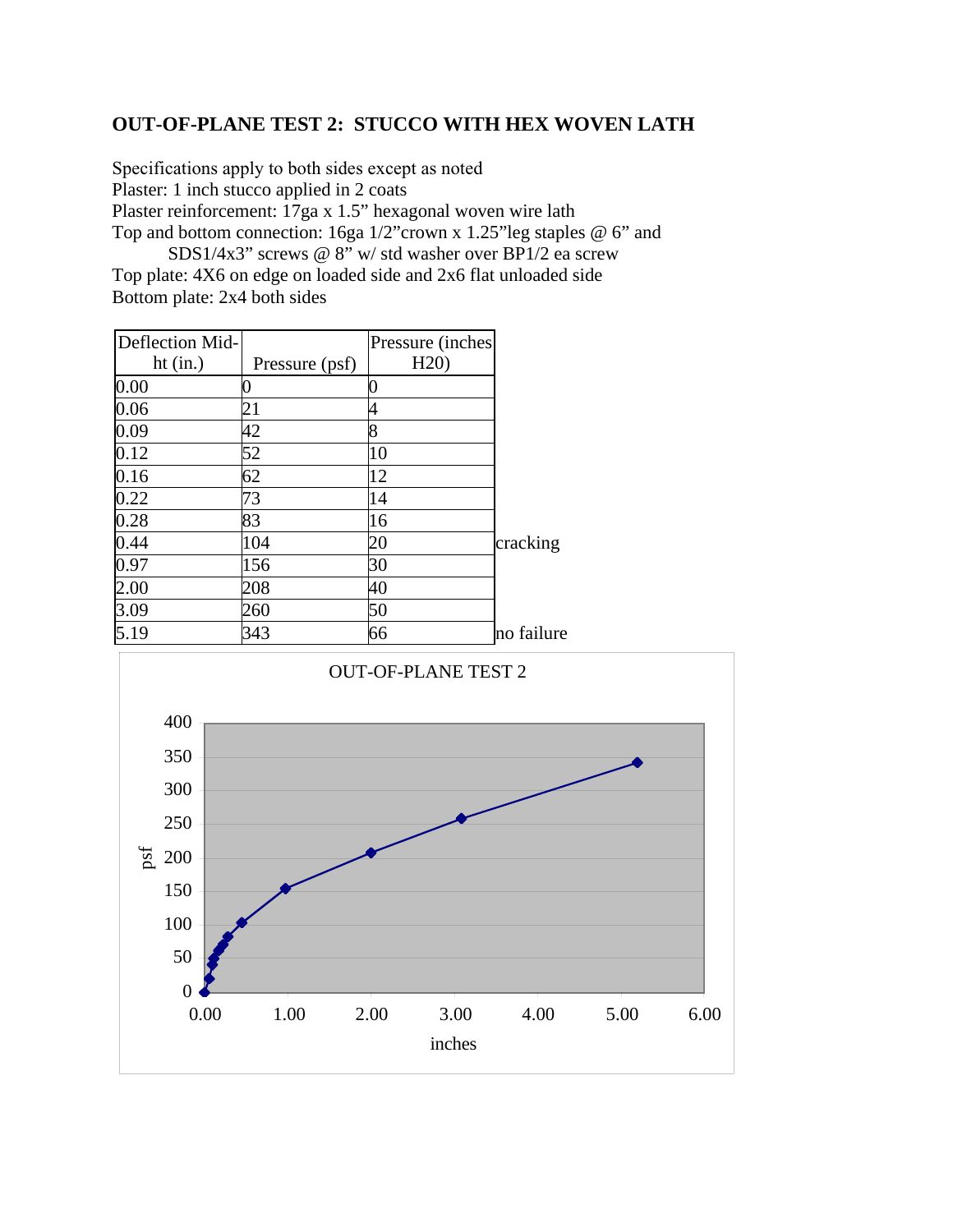# **OUT-OF-PLANE TEST 3: STUCCO WITH 1% STEEL FIBERS**

Specifications apply to both sides Plaster: 1 inch stucco applied in 2 coats Plaster reinforcement: 1% 1.5" Xorex steel fibers by volume (13 lbs per side) Xorex specs: deformed 0.045"x1.5" 120ksi fibers Top and bottom connection: SDS1/4x3" screws @ 8" w/ std washer over BP1/2 ea screw Top and bottom plates: 4x4

| <b>Deflection</b> |           | Pressure        |                                |
|-------------------|-----------|-----------------|--------------------------------|
| Mid-ht            | Pressure  | <i>(inches)</i> |                                |
| (in.)             | (psf)     | H20             |                                |
| 0.00              |           |                 |                                |
| 0.06              | 78        | 15              |                                |
| 0.09              | 83        | 16              | first cracking                 |
| 0.12              | 88        | 17              |                                |
| 0.16              | 99        | 19              |                                |
| 0.28              | <b>14</b> | 22              |                                |
|                   | 135       | 26              | sudden failure at 28 (146 psf) |

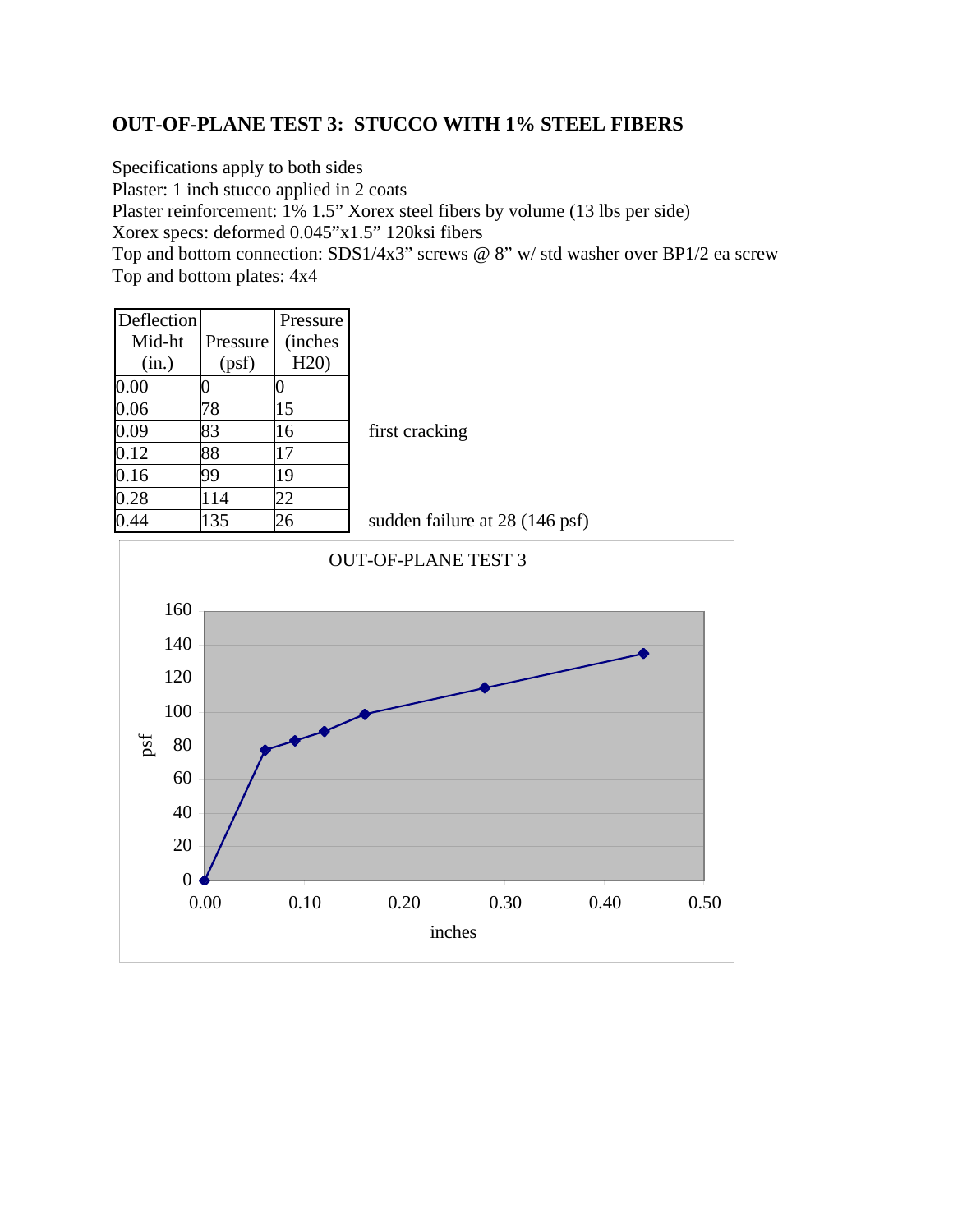### **OUT-OF-PLANE TEST 4: STUCCO WITH 0.8% STEEL FIBERS**

Specifications apply to both sides

Plaster: 1 inch stucco applied in 2 coats

Plaster reinforcement: 0.8% 2" Xorex steel fibers by volume (10.5 lbs per side)

Xorex specs: deformed 0.045" x 2.0" 120ksi fibers

Top connection: none (loaded side bears laterally against top plate)

Bottom connection: 2x2x14ga welded wire fabric stucco mesh wrapped between 2-2x4 bottom plate and extending 12" into plaster

Top plate: 4x6 w/ 1/2"pwd t&b box beam Bottom plate: 2-2x4 (w/ mesh wrap in between)

| Deflection   |                | Pressure     |
|--------------|----------------|--------------|
| Mid-ht (in.) | Pressure (psf) | (inches H20) |
| $0.00\,$     |                |              |
| 0.06         | 62             | 12           |
| 0.12         | 78             | 15           |
| 0.19         | 109            | 21           |
| 0.31         | 125            | 24           |
|              | 25             |              |

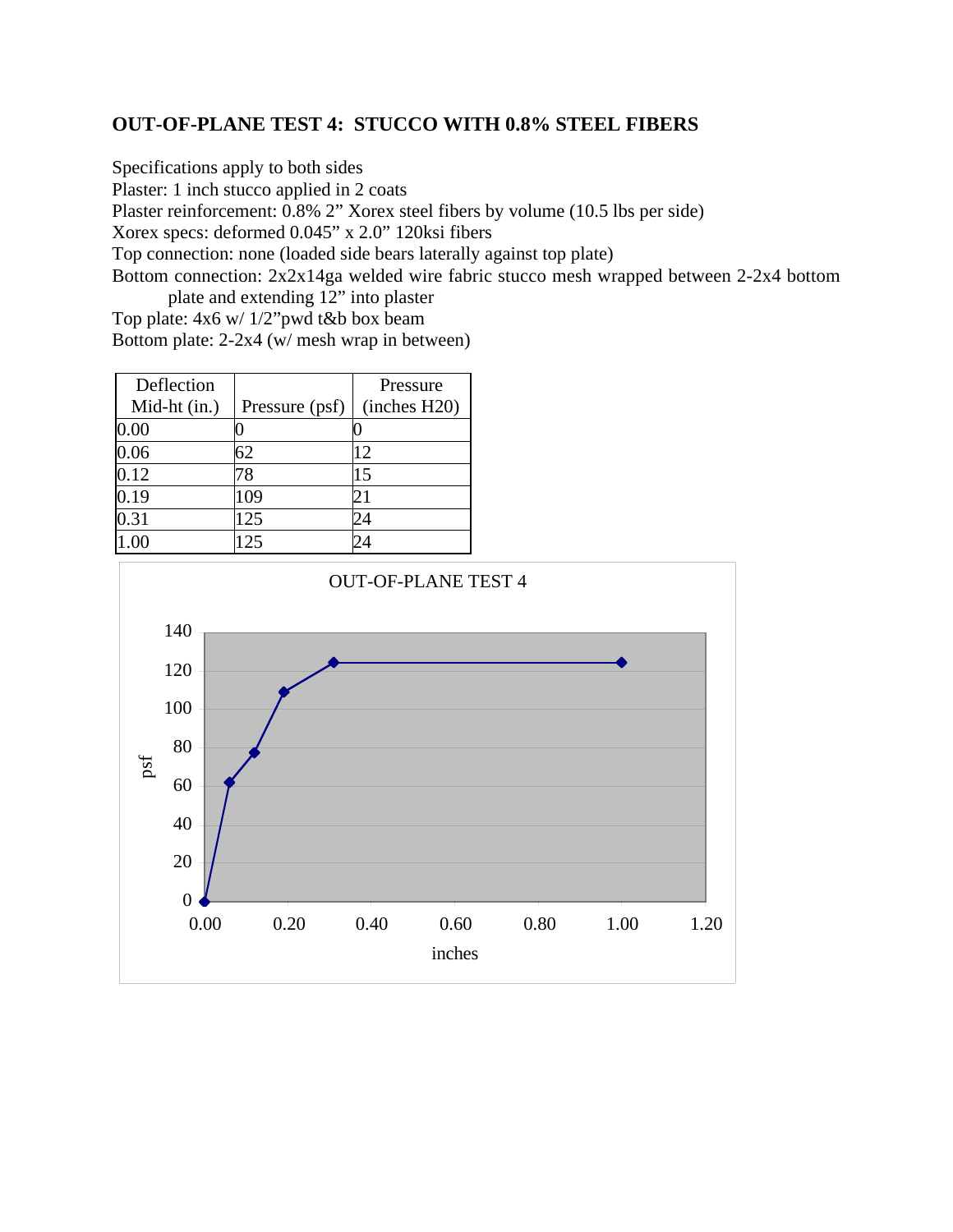### **OUT-OF-PLANE TEST 5: EARTH PLASTER W/ MESH AND FULL TIES**

Specifications apply to both sides

Plaster: 2 inch earth plaster applied in 1 coat

Plaster reinforcement: 2x2x0.047" Cintoflex C plastic mesh

Thru ties: 2 loops (of 2) baling twine spaced @ 24" ea course (7 courses) tied to 5/8" x 4' horizontal bamboo dowels outside mesh both sides

Top connection: 16ga 7/16"crown x 1.75"leg staples @ 2"

w/ added 14" mesh strip stapled @ 2"

Bottom connection: mesh wrapped under 4x4 plate (and cont. to top both sides)

w/ added 14" mesh strip stapled @ 2"

Top plate: 4x6 on edge

Bottom plate: 3x4

| Deflection   |                | Pressure     |
|--------------|----------------|--------------|
| Mid-ht (in.) | Pressure (psf) | (inches H20) |
| $0.00\,$     |                |              |
| 0.09         | 42             |              |
| 0.62         | 83             | 16           |
| 1.56         | 114            | 22           |
| 3.06         | 130            | 25           |
| 4.44         | 151            | 29           |
| 4.94         | 161            | 31           |
| 7.25         | 187            | 36           |
| 8.81         | 208            | 40           |

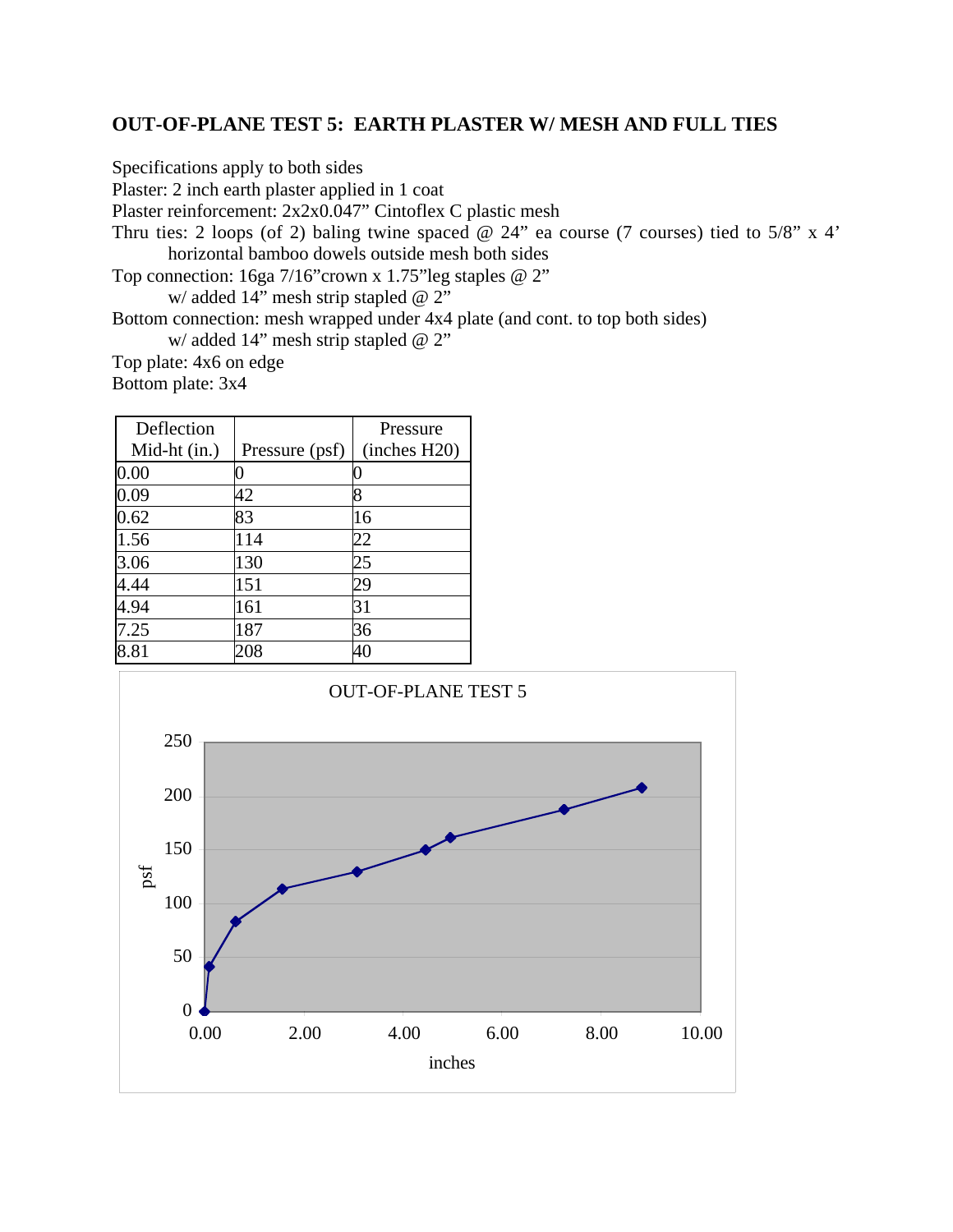### **OUT-OF-PLANE TEST 6: EARTH PLASTER W/ MESH AND PARTIAL TIES**

Plaster: 2 inch earth plaster applied in 1 coat

Plaster reinforcement: 2x2x0.047" Cintoflex C plastic mesh

Thru ties: 2 loops (of 2) baling twine spaced at 24" above the 2nd and 4th courses (third points) tied to 5/8" x 8' vertical bamboo dowels outside mesh both sides

Top connection: 16ga 7/16"crown x 1.75"leg staples @ 2"

w/ added 14" mesh strip stapled @ 2"

Bottom connection: mesh wrapped under 4x4 plate (and cont. to top both sides) w/ added 14" mesh strip stapled @ 2"

Top plate: 4x6 on edge Bottom plate: 3x4

| Deflection |                  | Pressure |                                             |
|------------|------------------|----------|---------------------------------------------|
| Mid-ht     | Pressure (inches |          |                                             |
| (in.)      | (psf)            | H20      |                                             |
| 0.00       |                  |          |                                             |
| 0.72       | 73               | 14       |                                             |
| 0.91       | 83               | 16       |                                             |
| 1.81       | 99               | 19       |                                             |
| 2.97       | 146              | 28       | top failed at 29 (151 psf) below connection |
| 3.41       | 156              | 30       |                                             |
| 4.06       | 177              | 34       |                                             |
| 6.00       | 208              | 40       |                                             |
| 7.63       | 239              | 46       |                                             |
| 8.00       | 250              | 48       | failed at $52(270 \text{ psf})$             |

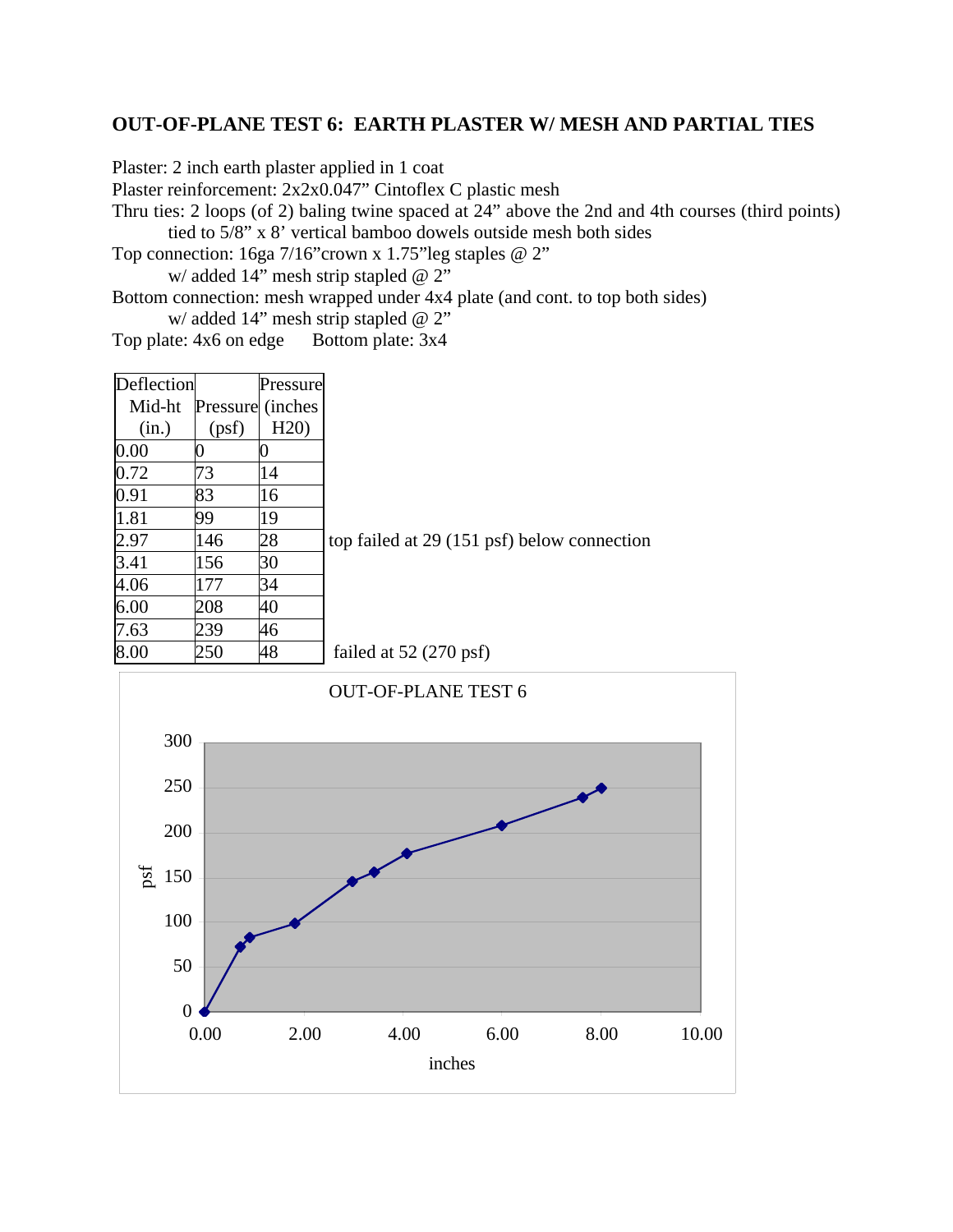# **OUT-OF-PLANE TEST 7: EARTH PLASTER W/ STAPLED MESH**

Specifications apply to both sides

Plaster: 2 inch earth plaster applied in 1 coat

Plaster reinforcement: 2x2x0.047" Cintoflex C plastic mesh

Thru ties: none

Top and bottom connection: 16ga 7/16"crown x 1.75"leg staples @ 2" w/ added 14" mesh strip stapled @ 2"

Top plate: 4x6 on edge Bottom plate: 3x4

| Deflection   |                | Pressure     |
|--------------|----------------|--------------|
| Mid-ht (in.) | Pressure (psf) | (inches H20) |
| 0.00         |                |              |
| 0.06         | 42             |              |
| 0.09         | 62             | 12           |
| 0.16         | 73             | 14           |
| 0.56         | 104            | 20           |
| 1.97         | 125            | 24           |
| 4.47         | 156            | 30           |
| 6.81         | 172            | 33           |